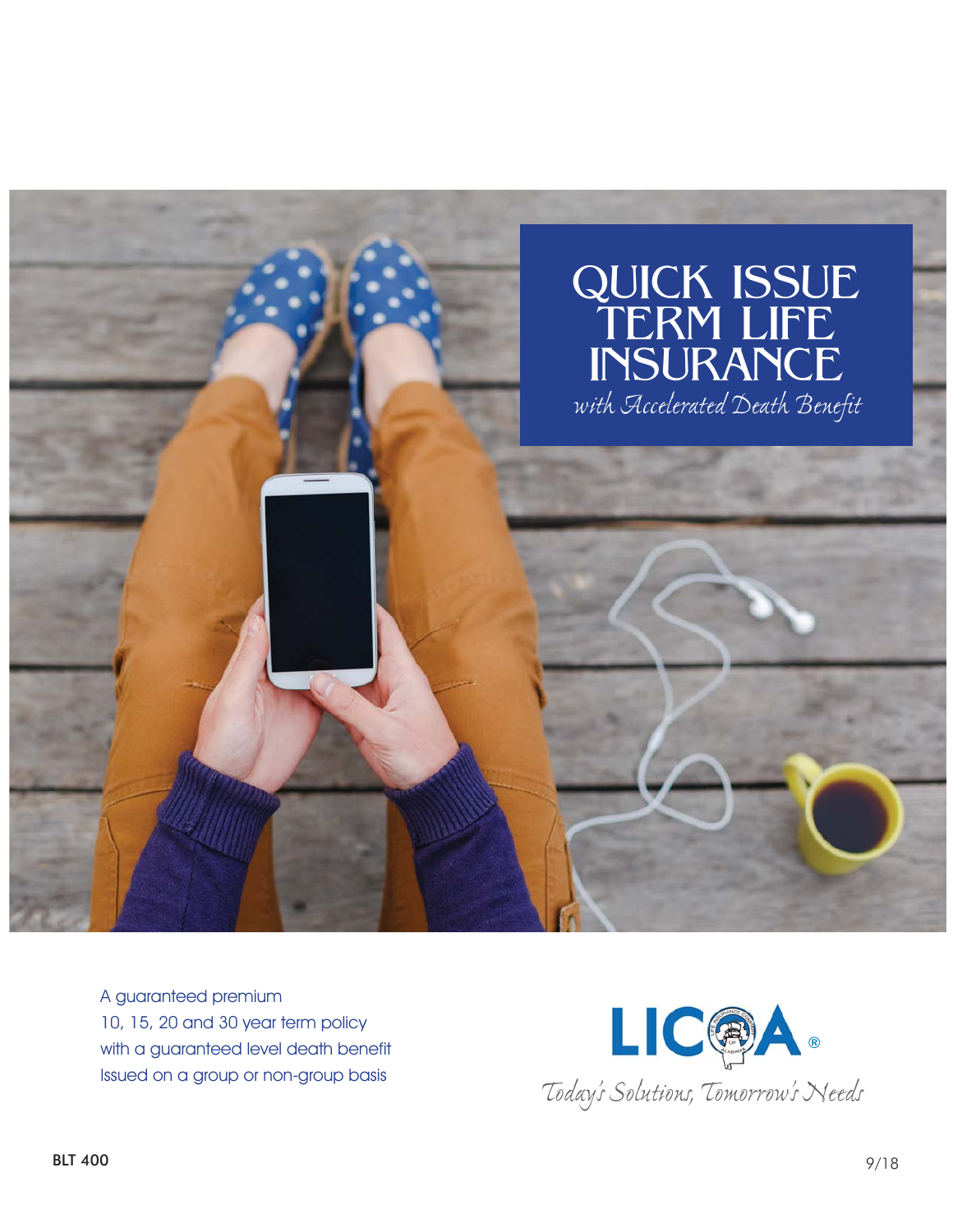## QUICK ISSUE TERM LIFE INSURANCE with Accelerated Death Benefit

WHO NEEDS A LIFE INSURANCE POLICY?

Simply put, anyone who is relied upon by others for financial support. This generally means the person or persons earning income for a family. Death of that person means loss of the income, which can cause a huge financial hardship for those left behind. People recognizing this possibility may wish to take steps to prevent it by purchasing life insurance. LICOA makes this step even easier by offering simple and economical term life insurance through the workplace.

#### TERM LIFE DEFINED

Term life insurance is what the name implies life insurance purchased for a limited period of time, or term. It is not permanent coverage, such as whole life insurance, designed to last a lifetime. Term insurance is generally relatively inexpensive compared to other life insurance, offering protection during the periods of life when it is most needed. Examples of this are the years when a family is most vulnerable to losing income needed for paying off a mortgage or raising children. Once these "life stages" are past, the need for coverage is usually reduced or eliminated.

#### WHEN'S THE BEST TIME TO BUY?

A simple rule of all life insurance is that it is less expensive at younger ages. So term insurance may also be a wise choice for those just now considering buying a house, starting a family or taking on other debt. Thanks to LICOA and the participating employer, those with a need for life insurance can apply for coverage in just a few simple steps. A variety of policy options and riders make this coverage customizable for each situation.

#### ACCELERATED DEATH BENEFIT

The Accelerated Death Benefit is included and pays fifty percent (50%) of the Policy Face Amount up to a maximum of \$ 100,000 and becomes payable to the policy owner when the insured person is diagnosed with a terminal illness. When the insured person dies, the remainder of the death benefit is paid to the Beneficiary, just as under a traditional life insurance policy. Terminal Illness is defined as a non-correctable medical condition, which will result in the death of the Insured within twelve (12) months or less.

#### COVERAGE IS ENHANCED WITH THESE RIDERS:

- Waiver of Premium Rider provides for waiver of the primary insured's premiums in the event of total disability, if such disability occurs prior to age 65.
- Children's Term Insurance Rider this rider provides \$1,000 (per unit) of guarantee issue death benefit for each of the insured's dependent children, to age 25.
- Accidental Death Benefit Rider pays a benefit equal to the policy face amount if death results from an accidental injury. Common Carrier Benefit - provides a benefit two times the Accidental Death Benefit when the insured's death results while riding as a fare paying passenger on a common carrier.

*Product availability, features and rates may vary by state.*

> *Today's Solutions, Tomorrow's Needs*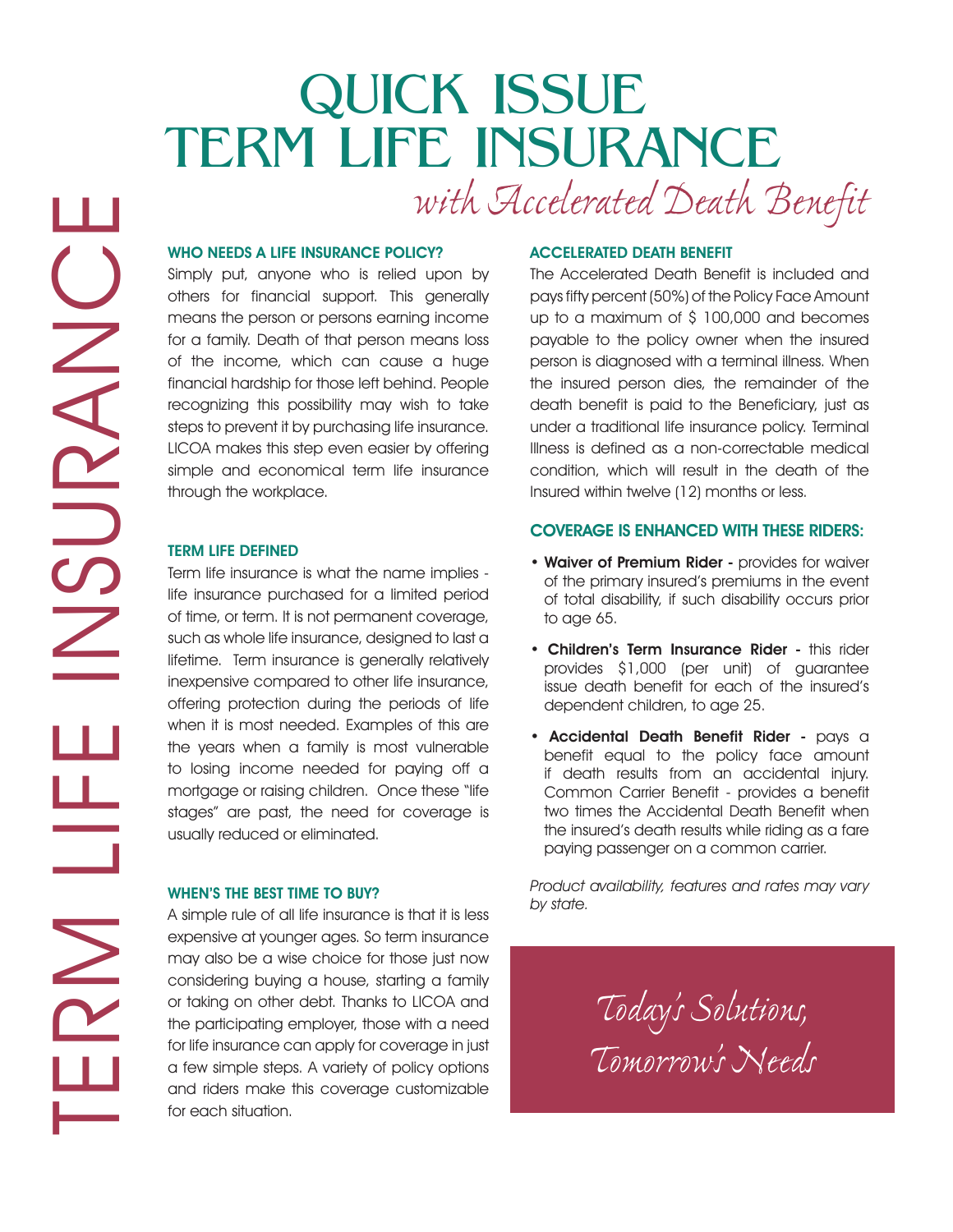### HOW MUCH IS ENOUGH?

NEEDS ANALYSIS

An estimation of how much money your family will need, in the event of your death

| Final expenses         |  |
|------------------------|--|
| Mortgage               |  |
| Auto Ioans             |  |
| Other outstanding debt |  |
| Children's education   |  |
|                        |  |
| Total                  |  |
| Current coverage       |  |
| Need                   |  |



Life Insurance may be one of the most important purchases you'll ever make. In the event of a tragedy, life insurance proceeds can help pay the bills, continue a family business, finance future needs like your children's education, protect your spouse's retirement plans, and much more.



| n                                  |
|------------------------------------|
|                                    |
| ٦<br>EЬ<br>ı<br>$\sim$<br>M.<br>м. |

| <b>WHAT KIND IS RIGHT FOR ME?</b> |                                                                             |                                                                                                             |  |
|-----------------------------------|-----------------------------------------------------------------------------|-------------------------------------------------------------------------------------------------------------|--|
|                                   | <b>Term</b>                                                                 | <b>Whole Life</b>                                                                                           |  |
| Length of<br>coverage             | vears                                                                       | A specified term 10, 15, 20 or 30 Until age 100 or as long as premiums are paid,<br>level benefit for life. |  |
| Premiums                          | Considerably lower than<br>permanent insurance, when<br>initially purchased | Initially higher than term premiums, but level for<br>life and will never increase.                         |  |
| Cash value                        | None                                                                        | Accumulates over time on a tax-deferred basis                                                               |  |
| Key advantage                     | Typically offers the highest death<br>benefit for the lowest cost           | Offers lifelong protection and tax-deferred<br>savings                                                      |  |